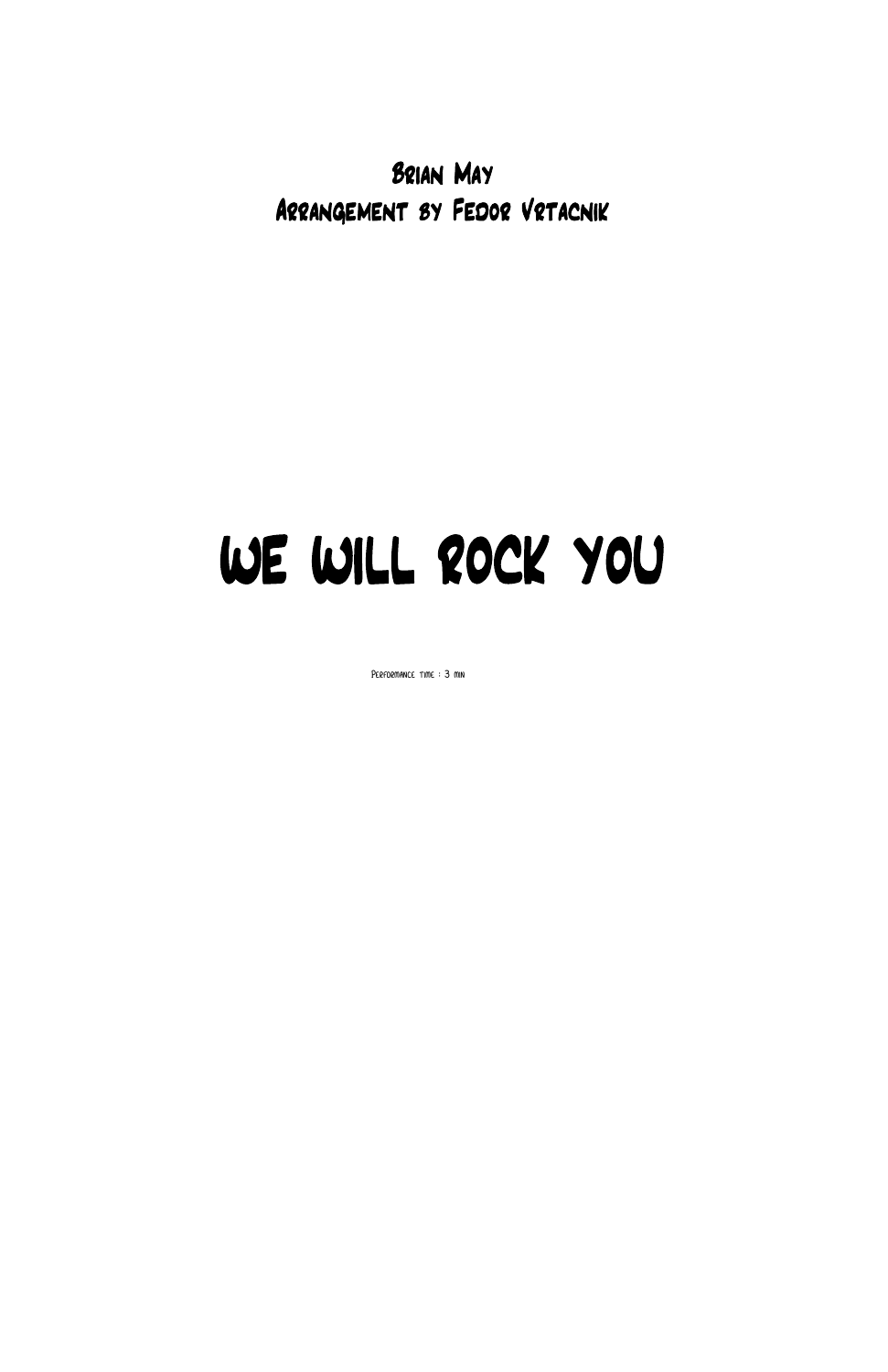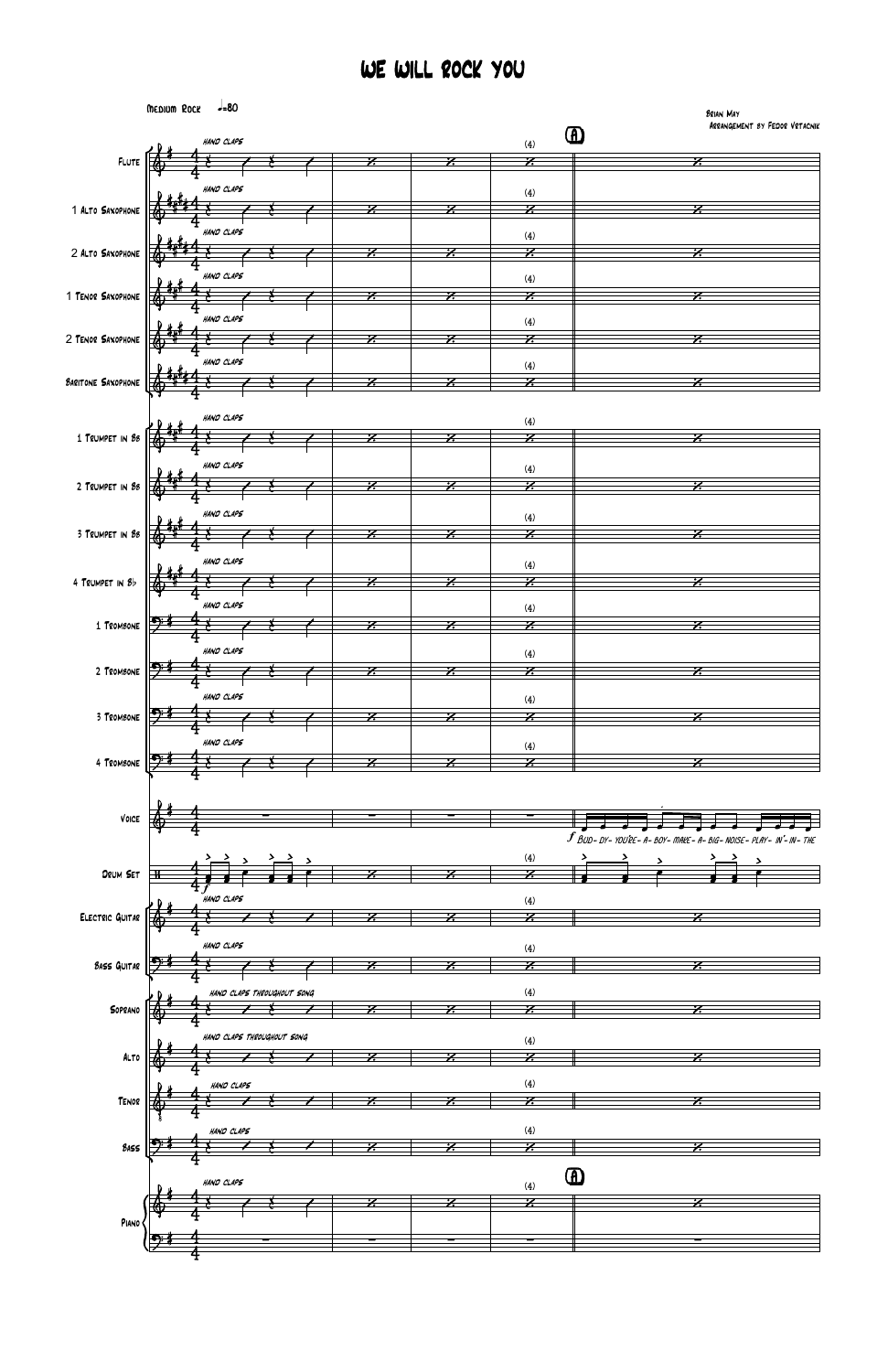

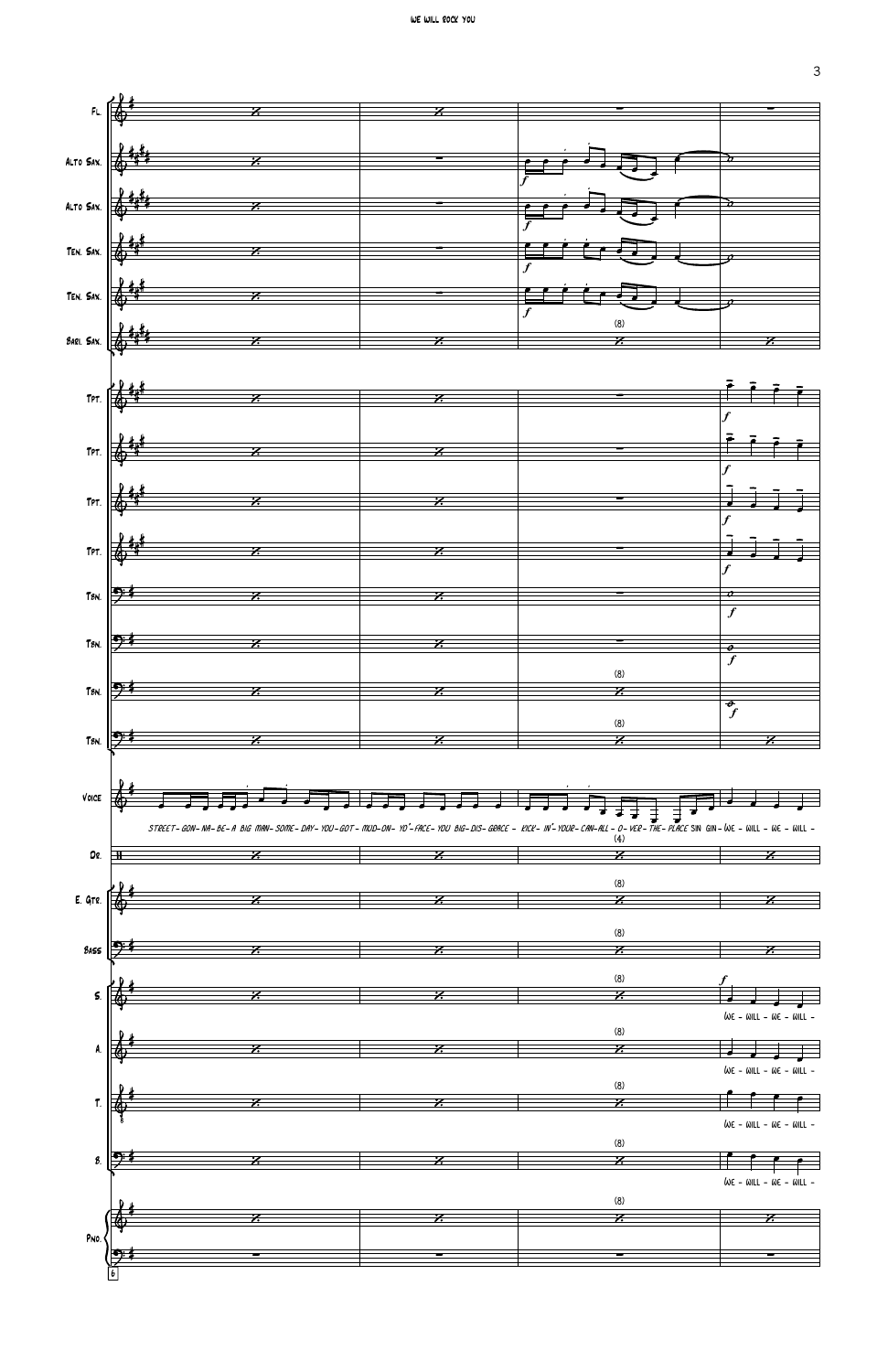

WE WILL ROCK YOU

4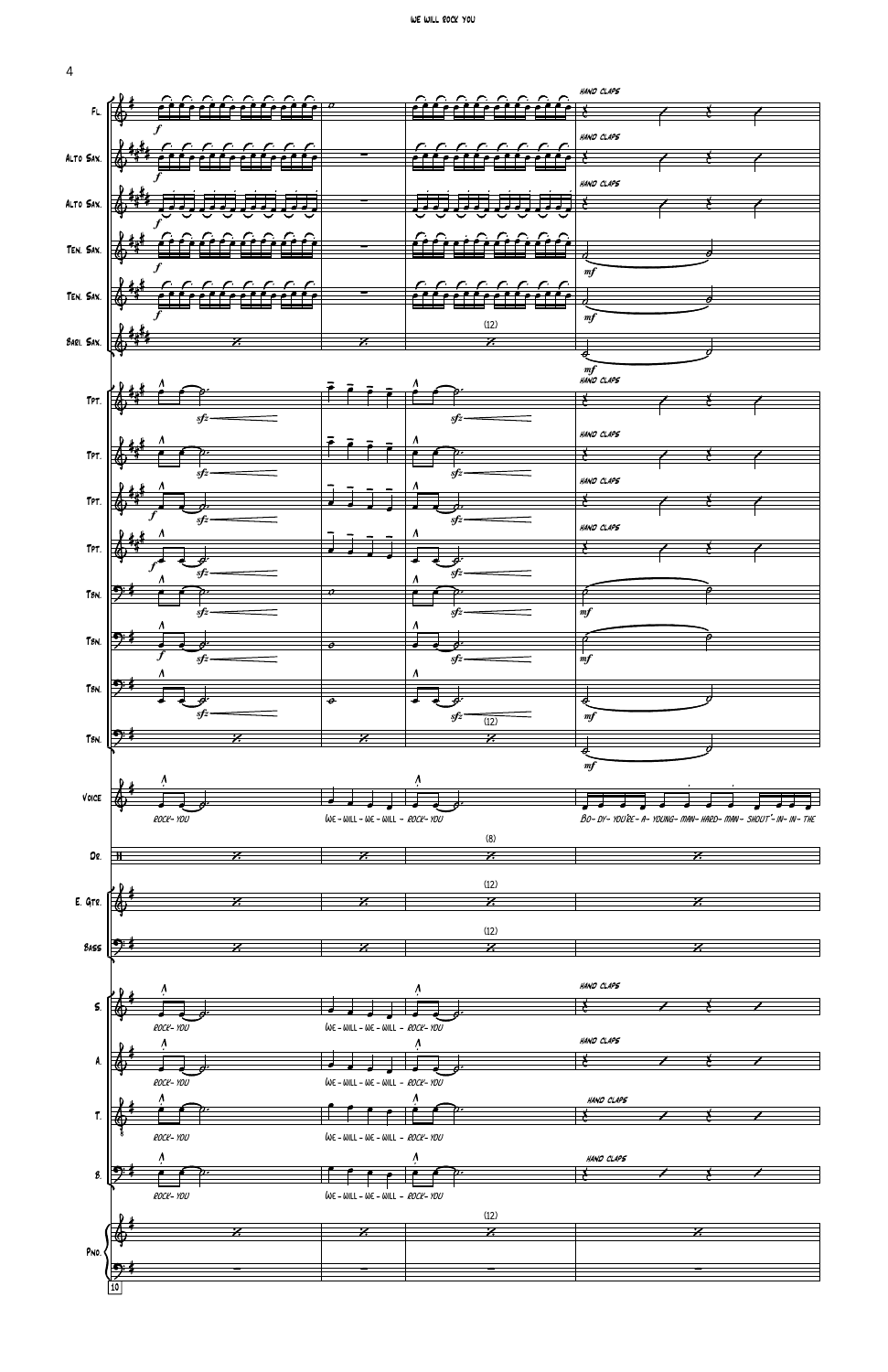

WE WILL ROCK YOU

5